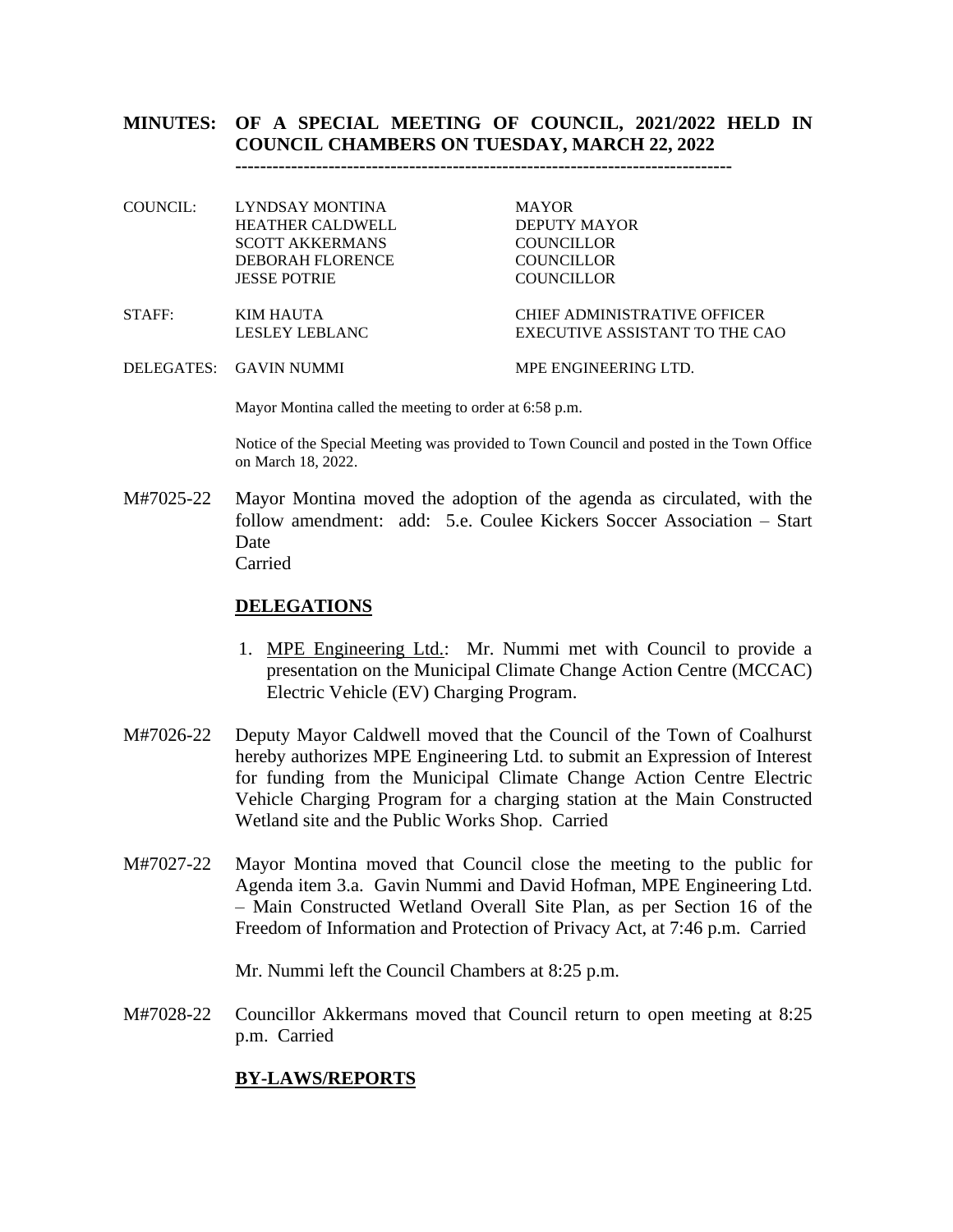# **Page 2 MINUTES: OF THE SPECIAL MEETING OF COUNCIL, 2021/2022 HELD ON TUESDAY, MARCH 22, 2022**

 **--------------------------------------------------------------------------------**

The following reports were received and reviewed by Council:

#### 1. **Committee Minutes:**

- a. Recreation and Culture Committee: held March 2, 2022
- M#7029-22 Deputy Mayor Caldwell moved that the Council of the Town of Coalhurst hereby approve the ordering of 21 disc golf baskets, as recommended by the Recreation and Culture Committee, for the proposed disc golf course. Carried
	- b. Recreation and Culture Committee: held March 17, 2022
- M#7030-22 Mayor Montina moved that the Council of the Town of Coalhurst hereby approves that Miners Days be held August 26, 27, 28 2022. Carried
- M#7031-22 Mayor Montina moved that the Council of the Town of Coalhurst hereby approve the Coalhurst Parks and Recreation Society Community Easter Egg Hunt proposal for Saturday, April 16, 2022, as presented, with funding in the amount of Six Hundred and Seventy Five Dollars (\$675.00) to be provided from the Recreation and Culture Committee budget for programming. Carried
- M#7032-22 Mayor Montina moved that Council close the meeting to the public for Agenda item 4.a. ii. Recreation Coordinator Position, as per Section 17 of the Freedom of Information and Protection of Privacy Act, at 9:22 p.m. Carried
- M#7033-22 Councillor Potrie moved that Council return to open meeting at 9:40 p.m. Carried
- M#7034-22 Councillor Florence moved that the Council of the Town of Coalhurst hereby authorizes Administration to investigate a Director of Community Services position for the Town of Coalhurst. Carried
- M#7035-22 Councillor Akkermans moved that the Committee Minutes presented in this meeting are accepted. Carried

## **OTHER BUSINESS**

a. Calgary Family Peer Connections: Hand Up Not Out Food Distribution Event